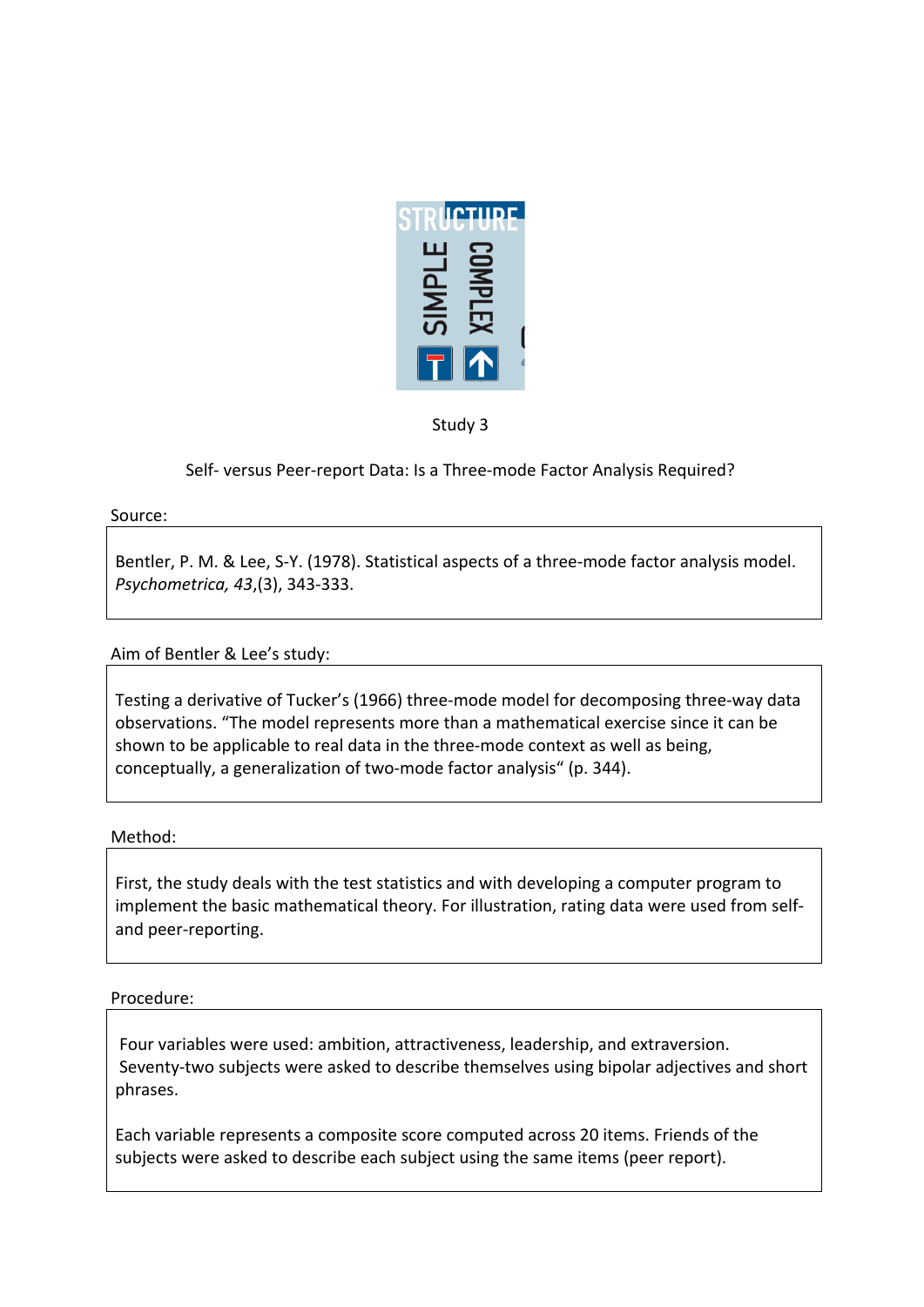Table 1

Input for factor analysis:

```
\mathbf 1.223 \quad 1.337 .418 1
.223 .290 .693 1
.402 .070 .226 .210 1
.035 .442 .251 .219 .233 1
.160 .196 .603 .639 .379 .314 1
.093 .180 .451 .645 .269 .283 .582 1
```
For names of variables, see Tables 2 and 3

Eigenvalues:

3.42 1.16 1.13 0.09 0.47 ...

Varimax results

Table 2

Varimax loadings:

|   | F1   | F <sub>2</sub> | F <sub>3</sub> | F <sub>4</sub> | Informant   | Objective      |  |
|---|------|----------------|----------------|----------------|-------------|----------------|--|
| 1 | .091 | .889           | .029           | .285           | Self-report | ambition       |  |
| 2 | .181 | .347           | .811           | .211           | Self-report | attractiveness |  |
| 3 | .755 | .397           | .251           | .062           | Self-report | leadership     |  |
| 4 | .891 | .159           | .111           | .002           | Self-report | extraversion   |  |
| 5 | .153 | .277           | .069           | .885           | Peer-report | ambition       |  |
| 6 | .142 | $-198$         | .843           | .330           | Peer-report | attractiveness |  |
| 7 | .793 | $-.007$        | .134           | .328           | Peer-report | leadership     |  |
| 8 | .792 | $-0.150$       | .107           | .245           | Peer-report | extraversion   |  |
|   |      |                |                |                |             |                |  |
| % | 33.8 | 15.3           | 18.5           | 14.9           |             |                |  |

Varimax F1 is interpreted as leadership and extraversion, which makes sense since dominance attributes are generally considered as components of extraversion.

Varimax F2 is interpreted as ambition if self-reported. This restrictive condition is questionable. What about pee-reported ambition?

Varimax F3 is attractiveness, either self- or peer-reported, matching the Varimin result (see below).

Varimax F4 is ambition if peer-reported. This again is a questionable restriction.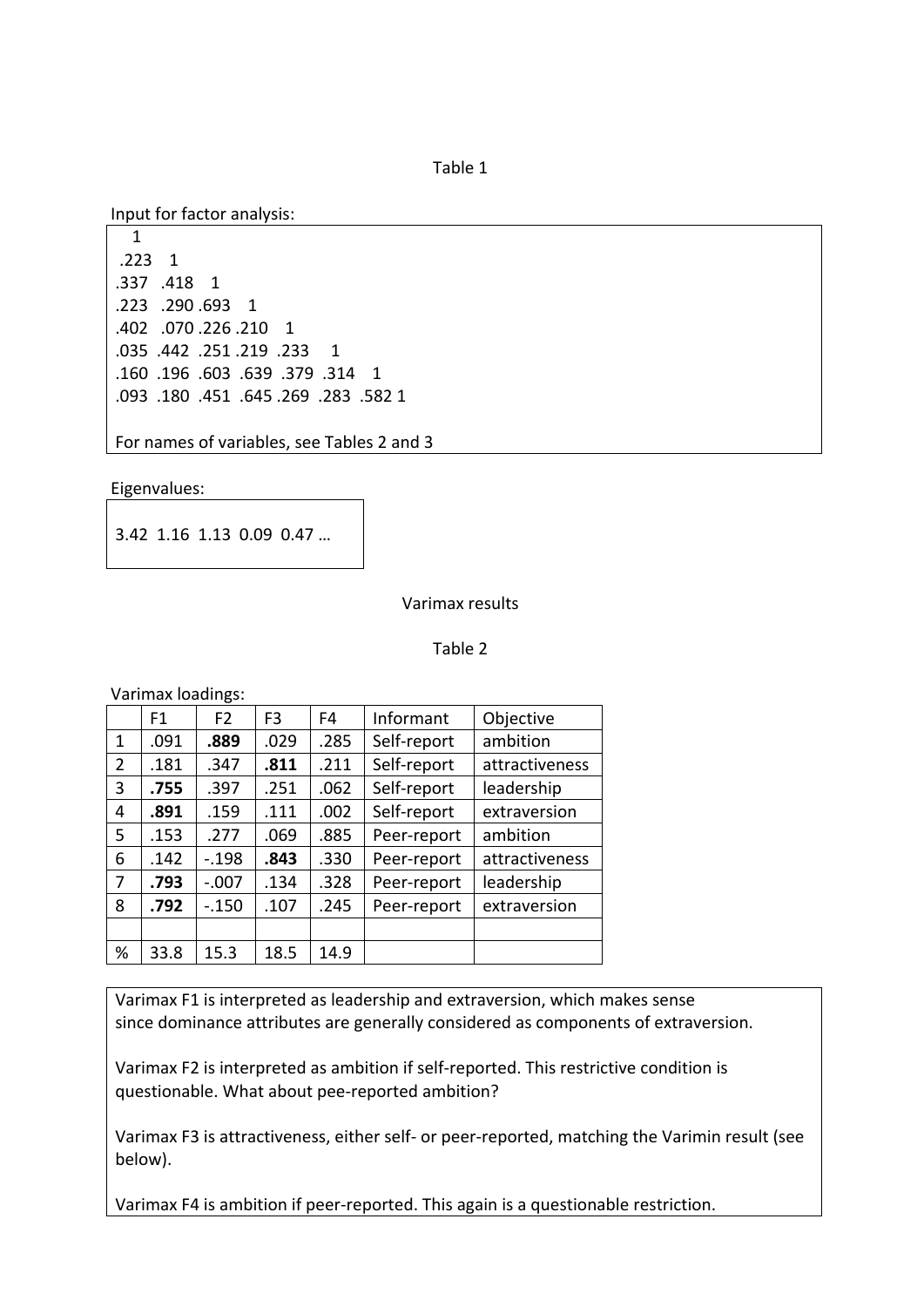## Criticism:

Only two of four Varimax factors make sense, two factors are questionable. A general factor (brought out by Varimin, see below) is not manifested statistically. The variance due to mode of report (self vs. peer) is not manifested statistically.

## Varimin results

| ani | L |
|-----|---|
|-----|---|

|              | F1   | F <sub>2</sub> | F <sub>3</sub>  | F4              |             |                |  |  |  |
|--------------|------|----------------|-----------------|-----------------|-------------|----------------|--|--|--|
|              | g    | Ambition $(+)$ | Attrac-         | Self-report (-) | Informant   | Objective      |  |  |  |
|              |      | <b>VS</b>      | tiveness (-)    | <b>VS</b>       |             |                |  |  |  |
|              |      | Other          | <b>VS</b>       | Peer-report     |             |                |  |  |  |
|              |      | Features (-)   | Personality (+) |                 |             |                |  |  |  |
| $\mathbf{1}$ | .608 | .502           | .237            | $-.445$         | Self-report | ambition       |  |  |  |
| 2            | .628 | $-.319$        | $-.455$         | $-.391$         | Self-report | attractiveness |  |  |  |
| 3            | .644 | $-.401$        | .353            | $-.306$         | Self-report | leadership     |  |  |  |
| 4            | .538 | $-.523$        | .511            | $-.087$         | Self-report | extraversion   |  |  |  |
| 5            | .658 | .481           | .233            | .411            | Peer-report | ambition       |  |  |  |
| 6            | .630 | $-.275$        | $-.515$         | .375            | Peer-report | attractiveness |  |  |  |
| 7            | .587 | $-.371$        | .454            | .257            | Peer-report | leadership     |  |  |  |
| 8            | .463 | $-.474$        | .435            | .304            | Peer-report | extraversion   |  |  |  |
|              |      |                |                 |                 |             |                |  |  |  |
| %            | 35.7 | 18.2           | 17.0            | 11.5            |             |                |  |  |  |
|              |      |                |                 |                 |             |                |  |  |  |

Varimin F1 is a general factor with large positive loadings across all variables, for self- as well as peer-report. F1 is presumably due to 'acquiescence' and/or 'social desirability', i.e., response sets attributable to the subjects' as well as their friends' (peers) rating behavior.

Varimin F2 is a bipolar factor for self- and peer-report, interpretable as ambition vs. "other features." The other features are extraversion, leadership, and attractiveness. Ambition seems to differ from the other three variables in some way (not necessarily in a contrastive way.

Varimin F3 is a bipolar factor interpretable as 'attractiveness' vs. other features. The other features are personality traits; attractiveness cannot be conceived as a personality trait. The authors noticed, for different reasons, though, that attractiveness has different functions: "Attractiveness is not a particularly good indicator of either dimension."

Varimin F4 is a bipolar factor distinguished by sign are self-and peer-report. Apparently, the peer-report introduced some extra variance. Without comparing in detail the self- and peer-ratings, one cannot know in which way the two samples of raters differed (perhaps by leniency or familiarity with judgmental objects).

Varimin loadings: